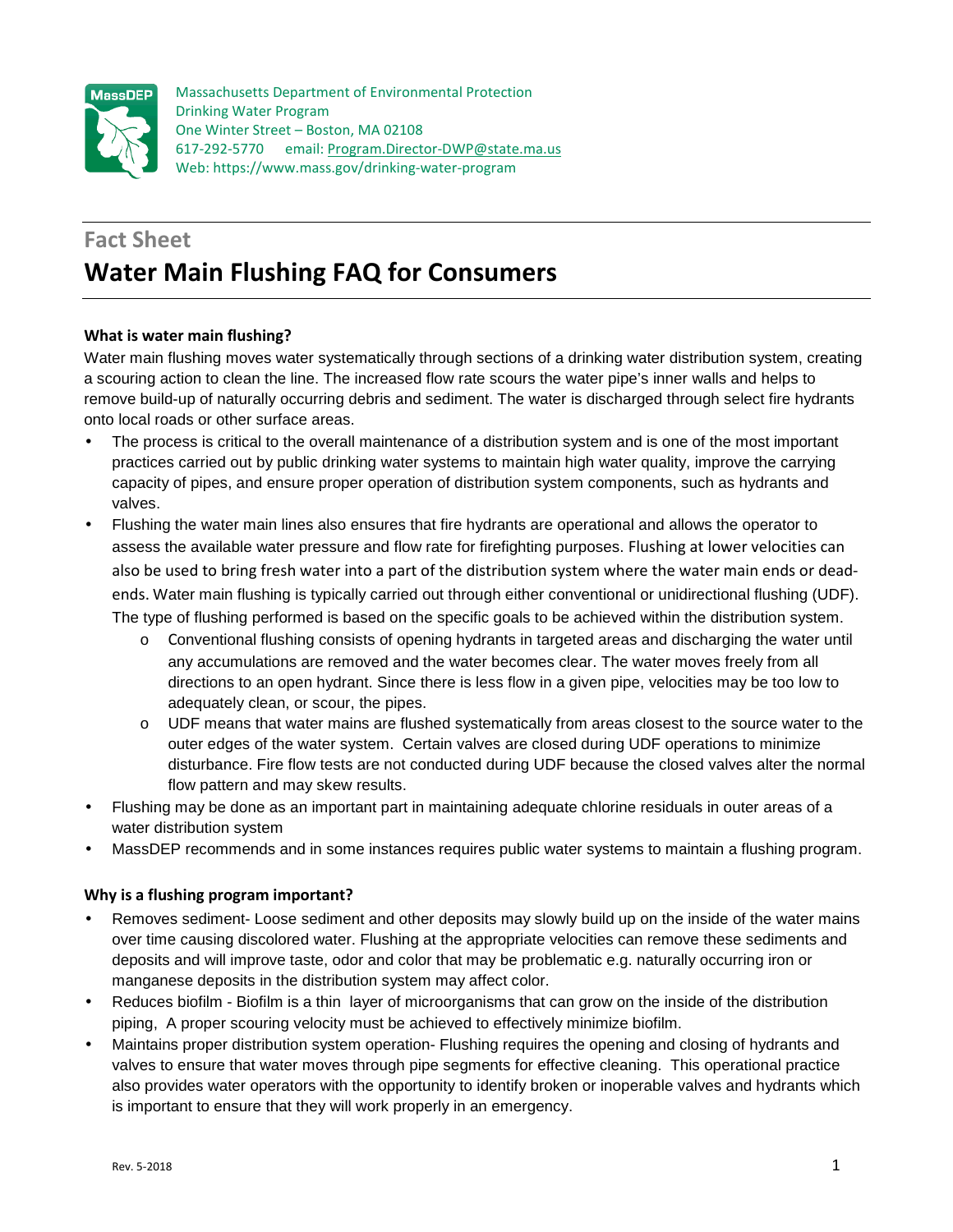- Improves the age of the water in the distribution system Flushing can remove water from areas of the distribution system that have low water use. Older water may no longer have the desired chlorine residual.
- Allows the assessment of the flow rate available for firefighting purposes.

## **How will you know when your local water supplier will be flushing in your area?**

Your Public Water Supplier (PWS) should notify you of the location (streets), date and time of flushing. PWSs may use more than one of the following methods to notify you: hand delivered notice, postal letter, posters, newspaper, website, electronic boards, telephone, text, emails, social media, etc. For a list of Massachusetts PWSs see the contacts section of https://www.mass.gov/lists/drinking-water-health-safety.

# **What should you do when your public water supply informs you that they will be flushing your water distribution lines?**

MassDEP recommends the following:

- Prior to the designated flushing period: consider collecting water for drinking, cooking and other human consumption purpose. Fill a pitcher or pot.
- During the designated flushing period in your area, you may experience water discoloration or sediment.
	- o Do not use the water in your home, as the water quality may be temporarily reduced at this time and you do not want to draw the water being flushed from the mains into your home piping. **Using the water during flushing may result in staining or sediment in laundry, ice machines, dishwasher, bathtubs, or hot water tanks.**
- If you water appears dirty after the designated flushing period:
	- o Run a cold water tap closest to your meter (usually found in the basement or a first floor sink) for a few minutes up to 15 minutes.
	- o Keep the tap open until the water runs clear. If you have trouble seeing if the water is clear, fill a light or white colored cup or container to view the water. If the water coming from the tap is not clear after running for 15 minutes, wait 15-30 minutes and try again.
	- $\circ$  Do not run a tap that has a water filter connected to it or the sediment may clog your filter.
	- o Avoid running a hot water tap because it could draw sediment into your hot water tank.
	- $\circ$  If you inadvertently drew discolored water into your home and the staining of clothes or fixtures does occur, rust removal products are available at most home products stores and may be available from your water supplier.

## **When (time of day) is flushing normally conducted?**

Flushing may be done at any time depending on the situation, particularly if there has been a water main break that requires emergency flushing during off hours. However, in many communities planned flushing for distribution system maintenance is more commonly done during daylight when it is safer for staff to work on the streets. Daylight also provides better visibility to see discolored water being flushed out of the system and when water is running clear. Customers should understand that the schedule for flushing may change (perhaps with little to no notice) based on the progress of the crews.

#### **What time of year is flushing typically conducted?**

Flushing is typically conducted in the spring and the fall but flushing can be conducted at any time it is needed and safe to do so. During the summer, it may be necessary for some water suppliers to flush certain locations to remove stagnant water to ensure that the water is adequately disinfected to the limits of their piping system. In warmer weather disinfectants in the water are consumed more rapidly than in the winter, creating the need to flush even during drought conditions.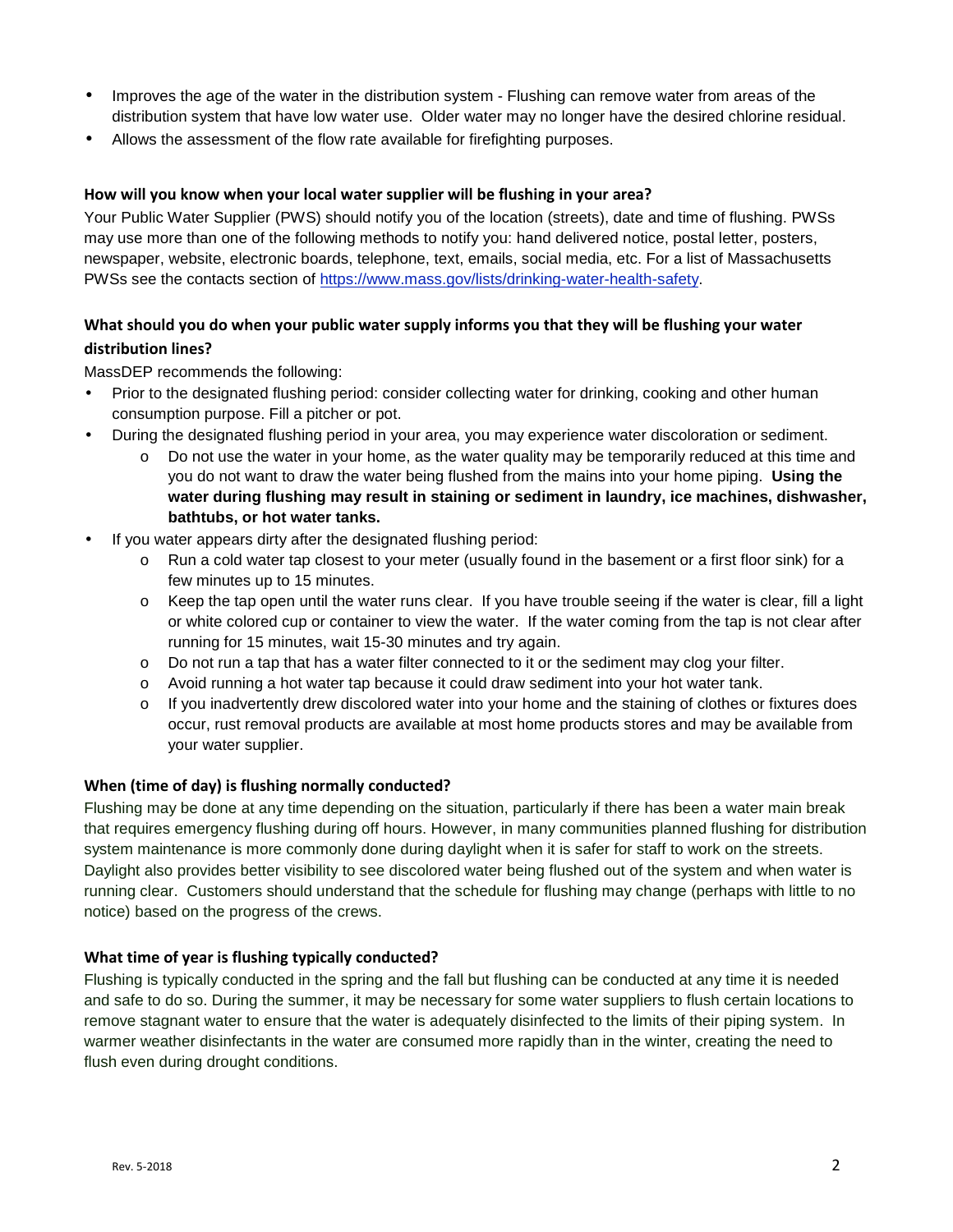## **How will you be affected?**

There may be a slight drop in pressure or noticeable discoloration of the water from the minerals and sediments that are being flushed out. During the flushing operation in your neighborhood, you will be able to see crews flushing the water mains through fire hydrants and ends of water main pipes commonly called blow-offs. Crews will usually direct the water being flushed into appropriate areas to avoid sediment erosion or localized pooling of water, but you may notice water on the street or roadway. In some communities, the fire department may be the crew operating the fire hydrants during the flushing operation. There may also be traffic and parking changes because specific hydrants will be used to discharge water.

## **What about water pressure and safety?**

Flushing may cause short-term pressure fluctuations; however, specific water pressure is required to be maintained within the system. If you experience little to no water pressure during flushing, you should contact your water supplier.

## **How long does it typically take to clean the water mains on each street?**

Typically it takes 30 minutes to 60 minutes to flush the water mains on each street.

## **What should I do if my water is discolored after flushing of water mains?**

Water is often discolored after water main flushing, but this should not last long. In the event customers draw discolored water into the home, flush a cold tap for a few minutes, up to 15 minutes. As a precaution, prior to using hot water run the cold water tap to ensure discolored water is not drawn into the hot water tank.

## **What should I do if the water is still discolored after three to four hours?**

Contact your local water supplier. For a list of Massachusetts PWSs see the contacts section of https://www.mass.gov/lists/drinking-water-health-safety.

## **What if you notice a chlorine smell?**

It is normal for there to be an increased amount of chlorine in the water during flushing, because the velocity the water is moving through the pipes shortens the travel time from the treatment plant. Systems that normally do not use chlorine may add it during flushing. Customers can easily remove the chlorine taste and smell by filling an open container with water and keeping it in the fridge for drinking as chlorine will dissipate.

#### **Is water main cleaning a waste of water?**

No, this is a normal and necessary part of maintaining a safe and reliable drinking water supply, and in some instances the water is returned to the aquifer, rivers or streams from which it was withdrawn as groundwater recharge or surface water runoff.

#### **Is it possible to capture and reuse the water being flushed?**

In most cases, it is not feasible to capture and reuse the water being flushed due to the high velocities and volume of water being released. If you are running water to clear out your own pipes after flushing, you can capture that water and use it for watering plants.

## **What if discolored water gets into the hot water tank?**

If you are sure that sediment got into your hot water tank, use the clean out tap at the bottom of the tank to remove any settled material. Follow the instructions which came with the tank to drain the tank and be careful of the hot water.

#### **What if you don't have a hot water tank – you have an on-demand water heater?**

The hot water should run clear when the cold water is clear.